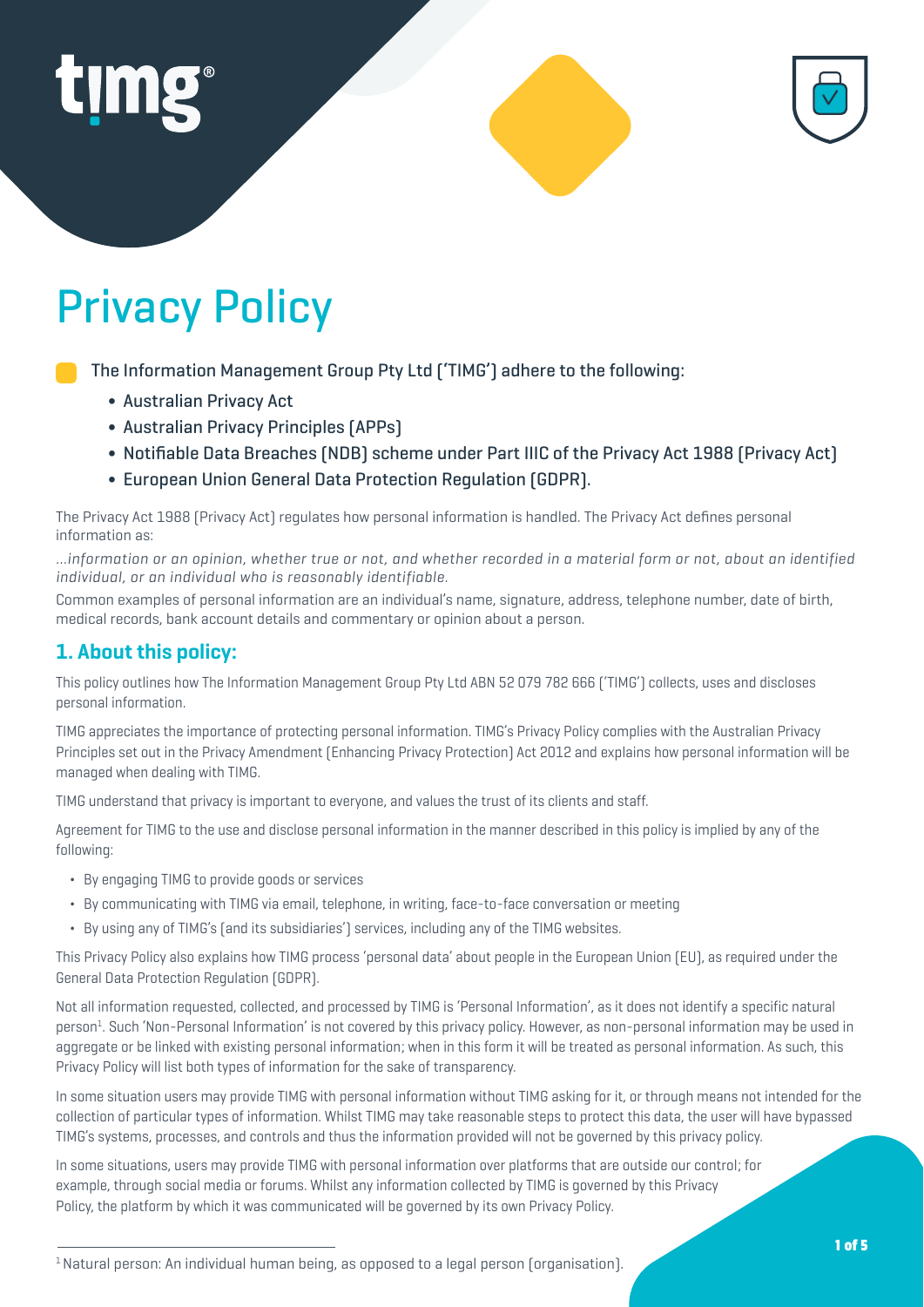

# **2. The purpose of collecting personal information:**

TIMG collects personal information, such as:

- ¬ name, address and contact details
- ¬ credit or debit account details
- ¬ user IDs and passwords
- any goods or services provided
- ¬ records of communications with TIMG
- ¬ website usage information
- ¬ information for reference; only with consent.

The primary purpose of collecting personal information is for TIMG's business operations, which includes providing TIMG's goods and services, communicating with clients and staff, and improving and developing our business relationship with clients. TIMG also collects personal information for marketing purposes.

Personal information is only collected:

- if necessary for TIMG's operations
- by lawful and fair means
- ¬ where practicable, only from the individual concerned.

TIMG takes reasonable steps to ensure that clients and staff are aware of:

- the likely use of the information
- the right of access to their information
- ¬ the identity and contact details of the organisations that TIMG disclose personal information to (eg ATO, lawyers if and when required, work photos and/or information about staff members to LinkedIn and Yammer)
- ¬ any law requiring collection of personal information; and
- ¬ the main consequences of failure to provide personal information.

#### **3. How TIMG may use and disclose personal information:**

TIMG discloses personal information:

- ¬ for the primary purpose for which it was collected or
- ¬ where the individual would reasonably expect this or
- ¬ where the individual has consented or
- ¬ for direct marketing by TIMG, but giving individuals the opportunity to opt out of such direct marketing; TIMG includes its contact details in any direct marketing.

TIMG does not disclose personal information for any secondary purposes unless consent has been given or as required by law.

TIMG will not sell or license any personal information that it collects.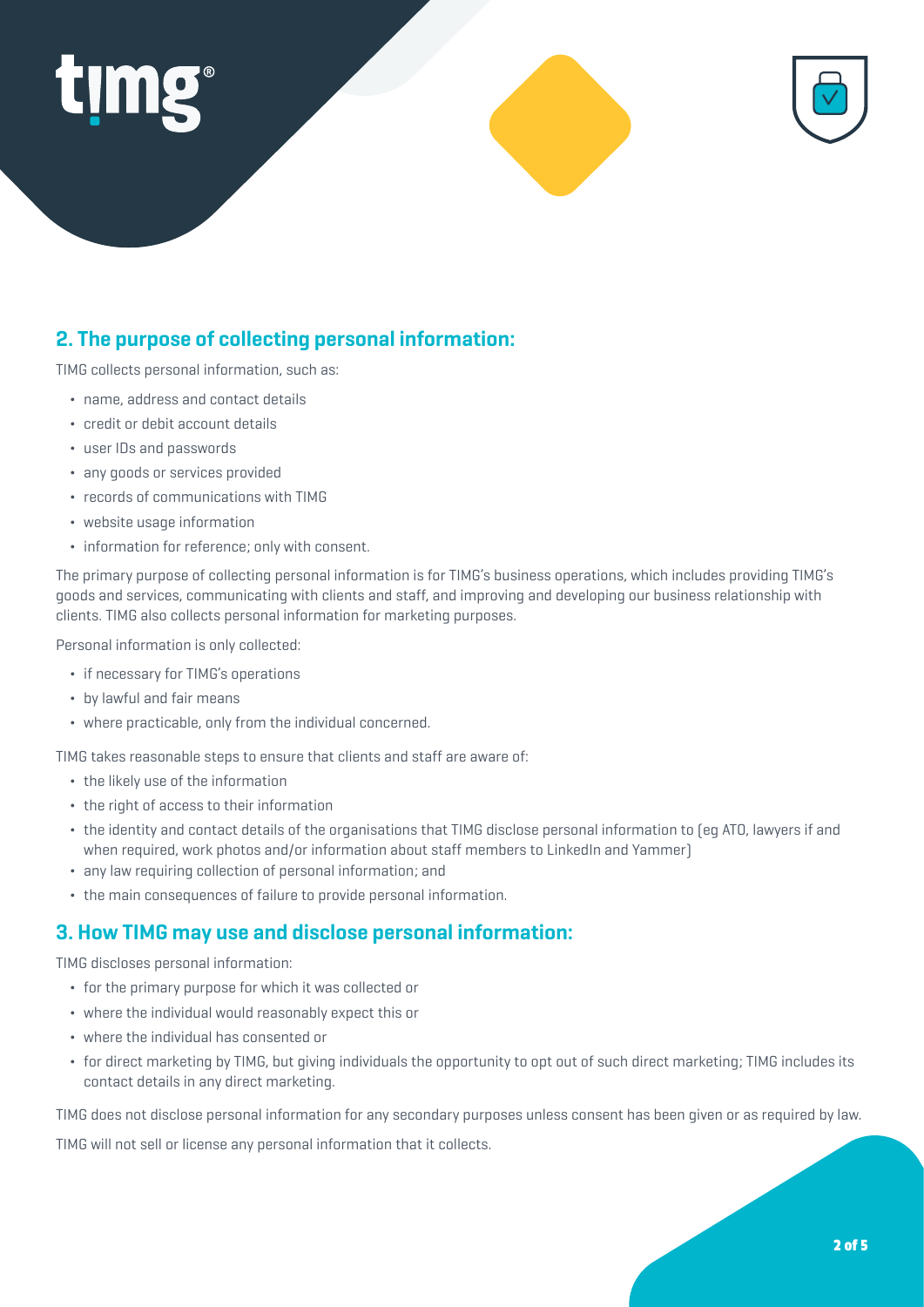



# **4. During employment:**

TIMG is required to ensure that all employees are suitable for their nominated role and comply with all legal local and federal employment regulations (e.g. right to work in Australia). TIMG is required by law to provide Tax File Numbers of employees to government agencies (e.g. ATO). TIMG may access or disclose the following personal information of employees, whether fulltime, part-time or casual (of TIMG or its subsidiaries) or contractors:

- ¬ to the government and/or government agencies as required by law
- ¬ keep records of employees' work time and locations (for payroll and security purposes and as part of TIMG internal operational requirements); this can be achieved by utilising available technology
- ¬ use of CCTV and surveillance equipment as part of the security requirements of our business
- ¬ information for reference; only with consent
- ¬ personal and psychological assessments to establish job suitability and training requirements
- ¬ background and security checks; this may require a cross-border personal information exchange with authorised agencies
- ¬ keep all employment records on file for legal purposes after an employee has ceased their employment with TIMG (or its subsidiaries). Any such information on file is treated as confidential with limited access. This includes (but is not limited to) records such as biometric personal records, medical records and other Personally Identifiable Information (PII) which is received, communicated and/or provided to TIMG in a solicited manner and with the knowledge of the employee.

#### **5. Accurate and up-to-date information:**

TIMG take steps to ensure information is accurate (correct) and up-to-date by updating its records whenever changes to the data come to its attention. TIMG disregards information which seems likely to be inaccurate or out-of-date by reason of the time which has elapsed since it was collected, or by reason of any other information in its possession.

#### **6. Security of personal information:**

TIMG protects personal information from misuse or loss by restricting access to personal information that is in electronic format, and by appropriate physical and communications security. Any data that is being destroyed, is disposed of in a manner that protects the privacy of personal information in an appropriate manner.

#### **7. Dealing with unsolicited information:**

TIMG take all reasonable steps to ensure that all unsolicited information is destroyed immediately. All recipients of unsolicited Personally Identifiable Information will inform the data subject(s) and the sender/provider, then delete/destroy the information.

#### **8. Access to personal information:**

TIMG acknowledge that individuals have a general right of access to their personal information, and to have inaccurate information corrected.

#### **9. Anonymity when dealing with TIMG:**

TIMG allows individuals the option not to identify themselves when dealing with it, where practicable.

<sup>2</sup> Data subject: A natural person whose personal data is processed.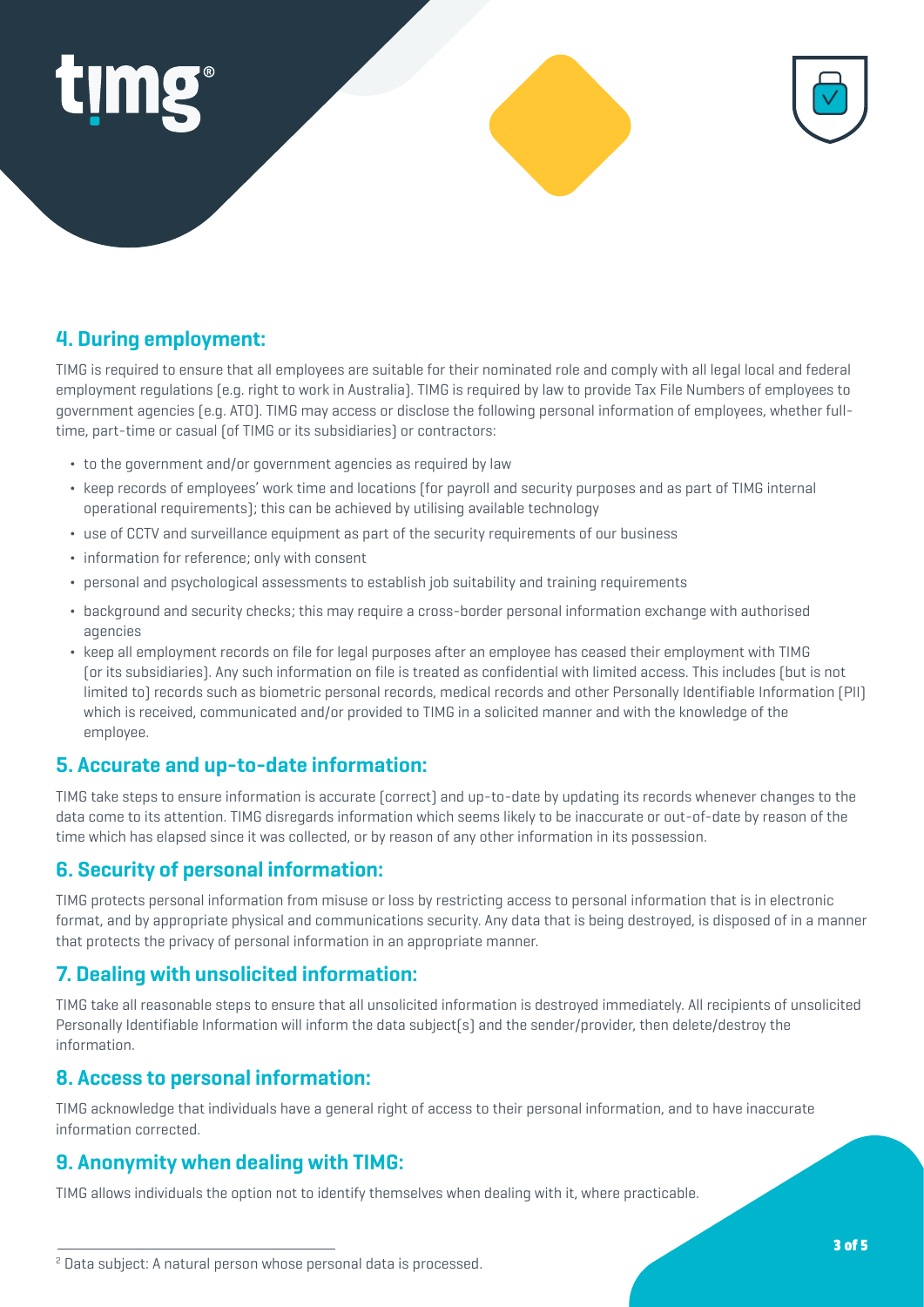



### **10. Cross-border disclosure:**

Personal information may also be processed by or disclosed to employees or other third parties operating outside of Australia, who work for TIMG in countries including New Zealand, or by the representatives and employees of TIMG's parent company.

TIMG will take reasonable steps, in the circumstances before personal information is disclosed to an overseas recipient, to ensure that the overseas recipient does not breach privacy laws in relation to personal information ('the Required Steps').

The Required Steps do not apply if an individual consents to the disclosure of their personal information to an overseas recipient. In this case, the Required Steps do not apply.

The European Union (EU) General Data Protection Regulation (GDPR) has harmonised the data privacy laws of each individual EU country, giving more rights to individuals located in the EU and more obligations to organisations holding their personal information. Personal information must be processed in a lawful, fair and transparent manner. As such, if an individual is located in the EU, the GDPR requires TIMG to provide the individual with more information about how TIMG collect, use, share and store personal information as well as advising of the individual's rights as a data subject2.

If consent is given to the disclosure of personal information to an overseas recipient, the overseas recipient will not be accountable under the Privacy Act, and an individual will not be able to seek redress for breaches under the Privacy Act.

#### **11. Collecting sensitive information:**

TIMG does not collect sensitive information, unless it is specifically relevant and necessary for the purpose of TIMG's business operation. All sensitive information that is collected is used in accordance with this Privacy Policy. TIMG does not use government identifiers (e.g. tax file numbers) to identify individuals.

#### **12. Erasure and Removal:**

Data subjects have the right to ask TIMG to delete their personal information if there is no need for TIMG to keep it. The request must be made in writing by contacting the Privacy and Data Protection Officer. There may be legal or other reasons why TIMG need to keep personal information and if so TIMG will inform affected individuals.

#### **13. Automated decision making and profiling:**

TIMG sometimes use systems to make automated decisions (including profiling) based on personal information collected from data subjects or obtained from other sources. This is done only with the consent of data subjects.

### **14. How to obtain further information?**

To contact our Privacy Officer (Data Protection Officer) with an enquiry or a complaint about the way TIMG handles personal information, or to seek to exercise privacy rights in relation to the personal information that TIMG hold, contact our Privacy Officer (Data Protection Officer):

Privacy and/or Data Protection Officer The Information Management Group Pty Ltd PO Box 21 ENFIELD NSW 2136 AUSTRALIA Phone: 1300 764 954 Email: info@timg.com 4 of 5